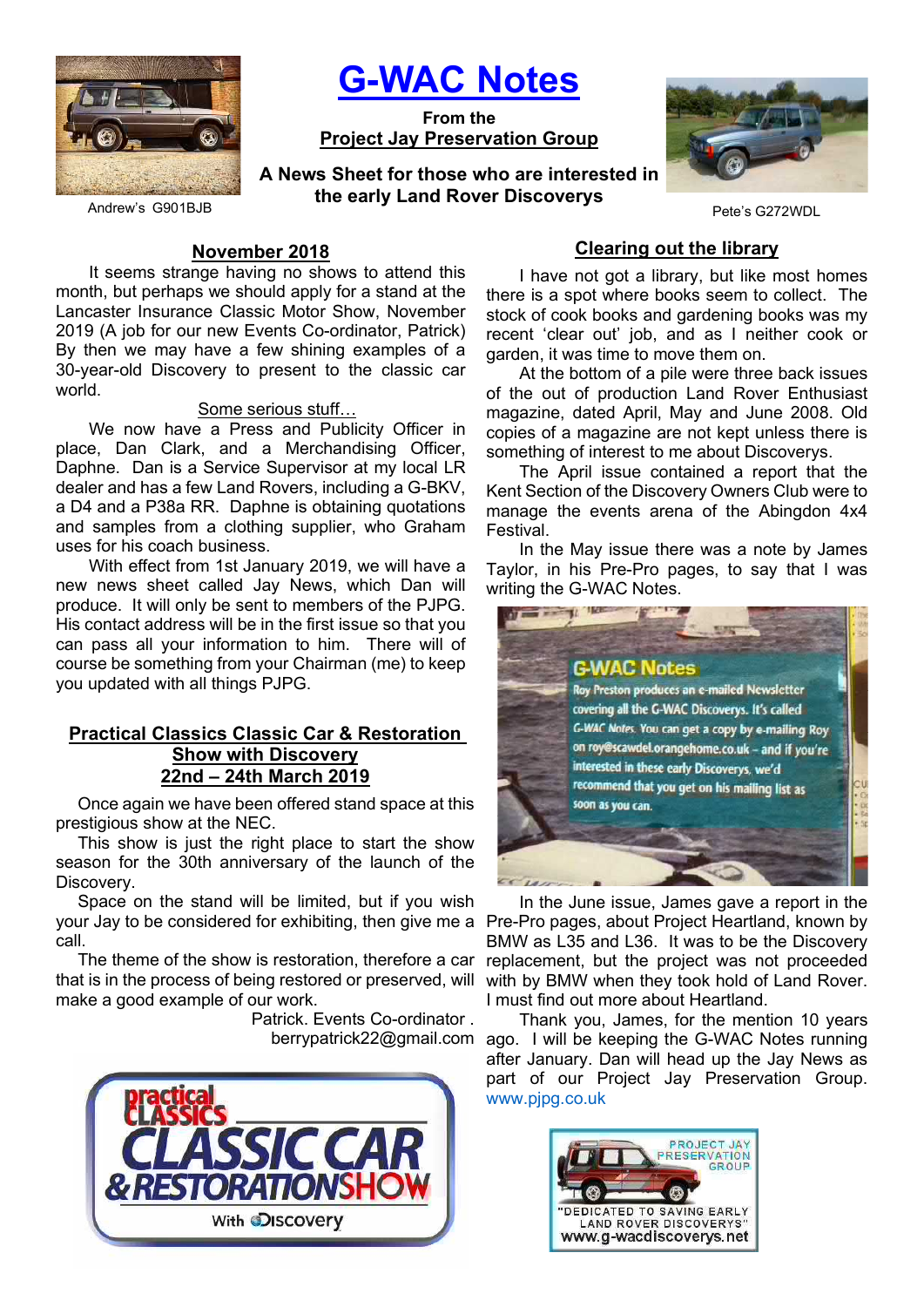#### Current known owners of launch cars @ November 2018

#### For the launch there were 86 cars registered on 01.10.89 from G451WAC to G537WAC, with the exception of G500WAC.

G457WAC Julian Lamb G461WAC Lee Haywood G463WAC (Camel training hack) **In the Contract of Contract Contract Contract Contract Contract Contract Contract Contract Contract Contract Contract Contract Contract Contract Contract Contract Contract Contract Contract C** G465WAC Jack Straw<br>G465WAC Jack Straw<br>G469WAC Jon Cheste G469WAC Jon Chester<br>G470WAC Jon Chester CATOWAC Jon Chester G470WAC GATOWAC CONTROL CONTROL CONTROL CONTROL CONTROL CONTROL CONTROL CONTROL CONTROL CONTROL CONTROL CONTROL CONTROL CONTROL CONTROL CONTROL CONTROL CONTROL CONTROL CONTROL CONTROL CONTROL CONTROL CONTROL CONTROL CONTRO G478WAC & G526WAC G480WAC G482WAC, G486WAC & G524WAC.<br>G488WAC G480WAC G482WAC, G486WAC & G524WAC.<br>G488WAC G488WAC G486WAC & G524WAC.<br>G490WAC Hales-Lavercor G494WAC (Camel training hack)<br>
G496WAC (G496WAC Mark Harrow Mark Harrow Mark Harrow Mark Harrow Mark Harrow Mark Harrow Mark Harrow Mark Harr<br>
G496WAC (Gamel training hack) G496WAC<br>G510WAC G510WAC John Davies<br>G511WAC G511WAC John Davies Superior of the Second Library of Second Library Colin Crossle G511WAC Colin Crossley Colin Crossley<br>Colin Crossley Culling G531WAC Ashley Culling<br>G534WAC Ashley Culling<br>Lames Bracke

(Amphibian. The Dunsfold Collection) Martyn Ball<br>Roy Preston Haddow Hales-Lavercome<br>Mark Harrow James Brackenbury

#### Other pre-production, and G-WACs

B62COH & C60JKG Philip Bashall (The Dunsfold Collection) G323WAC COOH & Colin Crooktson<br>C742HUH Charles Whitaker Collection G347WAC (LR110) Ron Boston C742HUH Charles Whitaker G347WAC (LR110) Ron Boston G226EAC (5-dr) Graham Bethell G361WAC (RR) Julian Lamb G311WAC Ivor Ramsden G617WAC (LR90) Gary Bryans G316WAC David Maingot

G266BJU (5-dr) Andrew Liu G395WAC Sean Coleman G513DHP (5-dr) Roy Preston G405WAC Harry Harrison G84 WAC (LR90) Mike Smallbone G406WAC Keith Britton G97 WAC(LR90) Ted Billington G410WAC Alan Young G175WAC (RR) (RR) Julian Lamb (G553WAC (LR90) Gary Smallbone<br>G179WAC (RR) Goger Fell (G563WAC (Camel hack) David Spirrett<br>G180WAC (RR) G180WAC (RR) Gharon Paige G179WAC (RR) Roger Fell G563WAC (Camel hack) David Spirrett G180WAC (RR) Guy Butler-Henderson G584WAC (RR) Sharon Paige G279WAC Neal G601WAC Julian Lamb G302WAC Lee Haywood G603WAC Ian Redfern G308WAC Robin Gray G610WAC Kevin Bond G310WAC Mark Simpson G611WAC Mark Harrow G312WAC Jochen Baldamus G618WAC Steve Ducker G314WAC Owner not known G635WAC Paul Ridley Some other factory registered cars G580BKV Patrick Berry L489WAC Tim Lavercombe G601BKV Dan Clarke L490WAC Mark Harrow G628BKV Roy Preston L564YAC Mark Harrow L470WAC Jacob Lamb L580WAC Mark Harrow L479YAC Stuart Laird P647KAC Patrick Berry Other 'Jays' G28 RMW Glyn Jones G942UTT Keith Taylor G28 UTM Archie Cursham G950CAF Elvet Price G892VP Mike E Hall G956RKM Martin Smith G39 WD Bob Jolleys G978KOF Ian Rawlings G41 VHA Simon Tinkler G987LKU Andy Greer G43 KWO Victor Mitchell G989ELJ Oliver Tebbutt G101GEL Robert Hoskins H83 YYN Richard Llewellin G115UKE Graham Wollerton H95 DBK Dave Dorling G130KWO Ian Phillips H236UYD Andrew Maclean G214RKN Jim Shep H256PEV ? G229TDV Wesley Beynon H353DJA Peter Boardman G234CBG Dan Hunter H367OBE Dave Mummer G253RFL Ian Phillips H436FPL Mark Harrow G272WDL Peter Baxter H743VAB Ted Andrews G374UYR Jack Straw H776POJ Duncan Campbell G412FSJ Andrew Cameron H994BUU Richard Mahoney G425OWB Chris J139TRO Leon Toon G436GUY Andy Jones J140OAC 116" Ambulance John Francis G441WPX Mark Harrow J234LEM Peter Vincent G442AJM ScottSeacombe J348FGT Nicholas Web G456AVT A Burchel J396OAC Mark Harrow G462AVT 2 2022 2023 2024 2024 2024 2024 2038 2046 2047 2046 2047 2046 2047 2046 2047 2046 2047 2046 2047 2046 20<br>CAGSHNK 2046 2046 2046 2047 2048 2049 2049 2048 2049 2048 2049 2049 2048 2049 2048 2047 2048 2047 2048 2047 2 G463HNK Peter Murphy J828ANK Chris Hill G553OWD J Herod K554GKV John Poulson G560EDY Julian Lamb K924GCL Barry Collett G577TGY Gary Pusey K941PAB Josh Cooke COTTION CONTROL CONTROL CONTROL CONTROL CONTROL CONTROL CONTROL CONTROL CONTROL CONTROL CONTROL CONTROL CONTRO<br>CONTROL CONTROL CONTROL CONTROL CONTROL CONTROL CONTROL CONTROL CONTROL CONTROL CONTROL CONTROL CONTROL CONTRO<br> G599ELG Luke Petch L270MCF Honda Crossroad Roy Preston G656RYB Graham Welch L373VAC Helen Pippin G711YRY Derek Henman L573CTY Honda Crossroad Roy Preston G739BPV Jim Shep Jim Shep L576 RD 116" Limousine C739BPV L576 RD 116" Limousine C757SGX G757SGX Paul Bishop L617 HRX Richard Beddall G834FPR Sue Virgin L637LRX Mpi Roy Preston G890UTT Archie Cursham L838CPM Simon Andrews (USA) George House (States Inc., 2008)<br>G843FPR Jon Isacc Jon Isacc (States AZ-829-TJ Raymond Bechetoille (France)<br>G901BJB Andrew Maclean (States Andrew Maclean) G901BJB Andrew Maclean 3656 TW 24 Keith S L Daffern (France) G892VPM Mike E Hall Formerly G531DHP

Dr. Hofmann (Germany)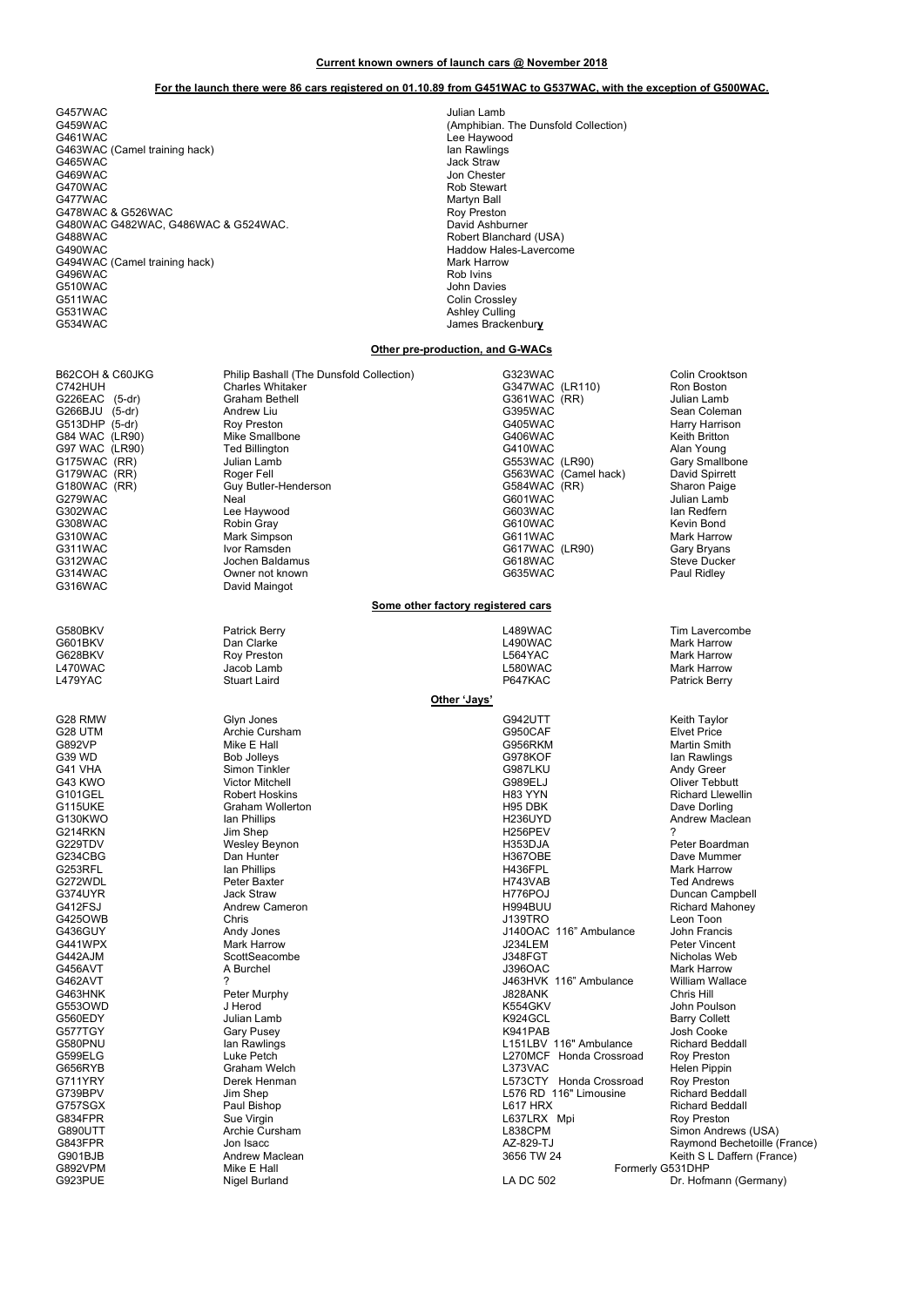### New owner for G272WDL

I purchased 272 from Andrew as a project and am very pleased with her. I was approached by a chap in B&Q's car park, who wished to inform me that I owned a rare, desirable and early vehicle, so we are not alone…

There were some running issues, which I traced to an air leak courtesy of a loose pipe down in the V, so the mixture was incredibly lean. With this solved and an overhaul of the HT and LT side, all is good. Having replaced the oil light switch, the oil pressure is now spot on

The recent pre-MoT highlighted a few problems, the panel lights for the braking system didn't work. The cables were all in a ball, stuffed under the dash, wrapped in black carpet tape, but once reconnected, all the lights worked.

I have welded and painted the hole in the rear of the roof, above the back door, and tidied up the paintwork over the windscreen. Plus, the orange tape that adorned it has gone. So all in all, it now looks like somebody owns her.



There's no getting away from the fact that the sills need to be replaced, the interesting repairs to the inner sills aren't really attached to anything. A little judicious welding will get them through another MoT, but I think new sills are a better option than another bodge.

She is presently under a cover, as my Series III Land Rover occupies the high-top garage.



The next task is to repair the headlamp boxes as the headlamps tended to wobble about a little, the inner wings will repair, which will aid originality.

On the upside, 272 is pretty original, and drives a treat, not as rotten as my 300 Tdi Commercial, which means whilst she is a bit of a project, it's not an un-achievable task.

Pete

## Tickets for the NEC Show 22nd – 24th March 2019

Tickets are now on sale for the PCCC&R Show at a discounted price for our club members. Use the code on the banner to obtain a discount. C5065RS19

Patrick



## Two G-WACs for sale

Lee has decided not to restore his two cars and offers them for sale.

#### G461WAC

200 Tdi. Black. LHD. 153,303 km. 5 seats. A launch car registered 01.10.89. 1 previous owner. £6,995.00

#### G302WAC

V8. Blue. A factory car registered November 1989. In need of a full restoration. £3,500.00.

Phone 01226 386 920. Visit his website at https://www.silkstone4x4.co.uk/

# PETER JAMES INSURANCE.

772, Hagley Road West, Oldbury, West Midlands. B68 0PJ. Telephone: 0121 506 6040. www.peterjamesinsurance.co